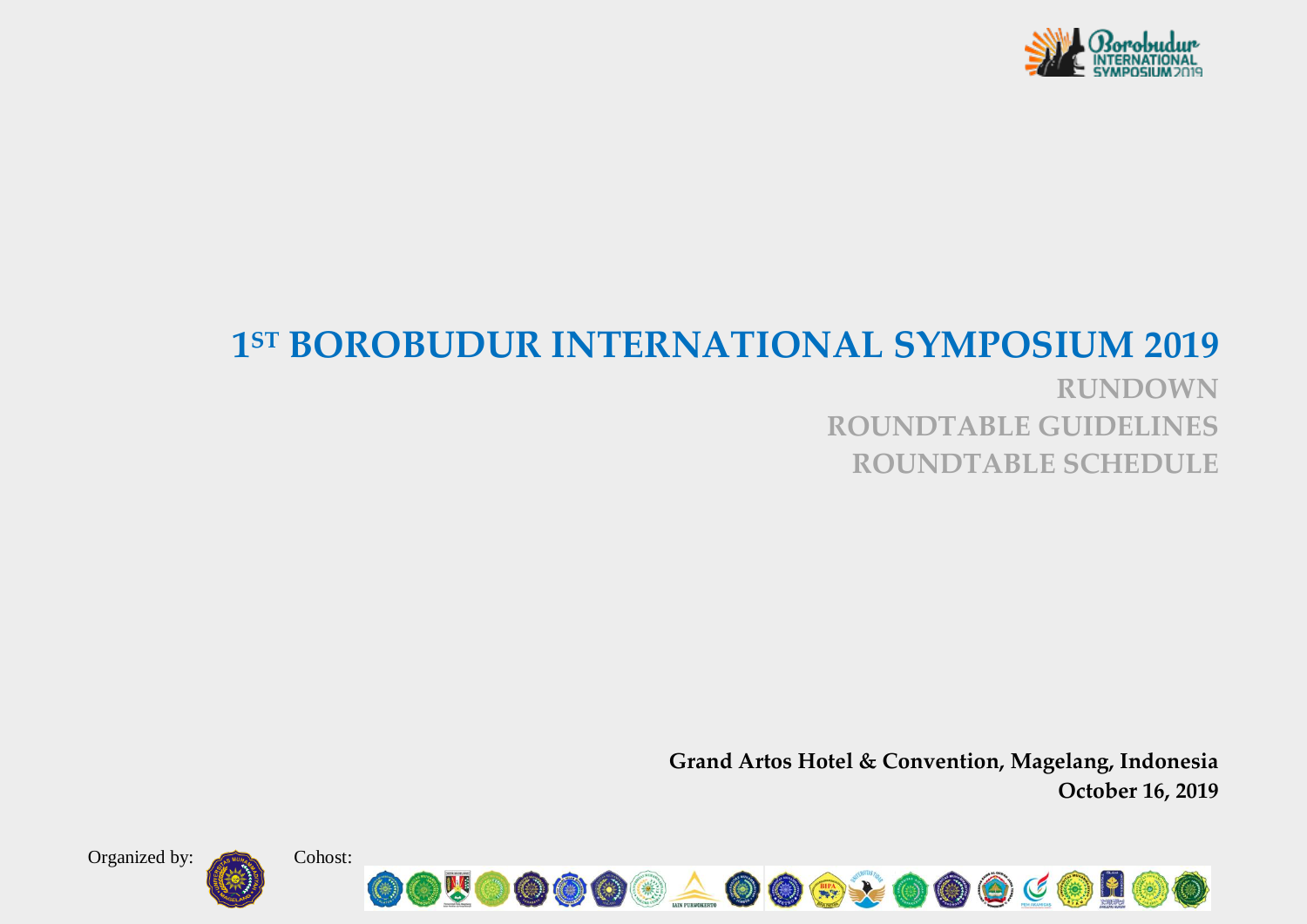

### **1 ST BIS 2019 PROGRAM**

**Wednesday, October 16, 2019** 

| <b>TIME</b>     | <b>EVENT</b>                                        | <b>VENUE</b>                     |
|-----------------|-----------------------------------------------------|----------------------------------|
| $07.00 - 08.00$ | Registration                                        |                                  |
| $08.00 - 09.40$ | <b>Round Table Session I</b>                        |                                  |
| $09.40 - 10.00$ | <b>Coffee Break</b>                                 |                                  |
| $10.00 - 10.30$ | <b>Opening Ceremony</b>                             | Semanggi Ballroom, Grand Artos & |
|                 | Chairman of 1 <sup>st</sup> BIS                     | Convention, Magelang, Indonesia  |
|                 | Rector of Universitas Muhammadiyah Magelang         |                                  |
|                 | Mayor of Magelang City                              |                                  |
| $10.30 - 12.00$ | <b>Plenary Session</b>                              |                                  |
|                 | Keynote Speaker I                                   |                                  |
|                 | Prof. Tony Lucey                                    |                                  |
|                 | Curtin University, AUSTRALIA                        |                                  |
|                 | Keynote Speaker II                                  |                                  |
|                 | Yun Arifatul Fatimah, Ph.D                          |                                  |
|                 | Universitas Muhammadiyah Magelang, INDONESIA        |                                  |
|                 | Keynote Speaker III                                 |                                  |
|                 | Rajesh Ranolia                                      |                                  |
|                 | National Institute of Information Technology, INDIA |                                  |
|                 | Keynote Speaker IV                                  |                                  |
|                 | Prof. Dr. Noreffendy Tamaldin                       |                                  |
|                 | Universiti Teknikal Melaka Malaysia, MALAYSIA       |                                  |
|                 | Discussion                                          |                                  |
| $12.00 - 13.00$ | Lunch Break                                         |                                  |
| $13.00 - 14.40$ | <b>Round Table Session II</b>                       |                                  |
| $14.40 - 16.00$ | Coaching Clinic & information for full paper        |                                  |
|                 | Closing                                             |                                  |

Organized by: Cohost:



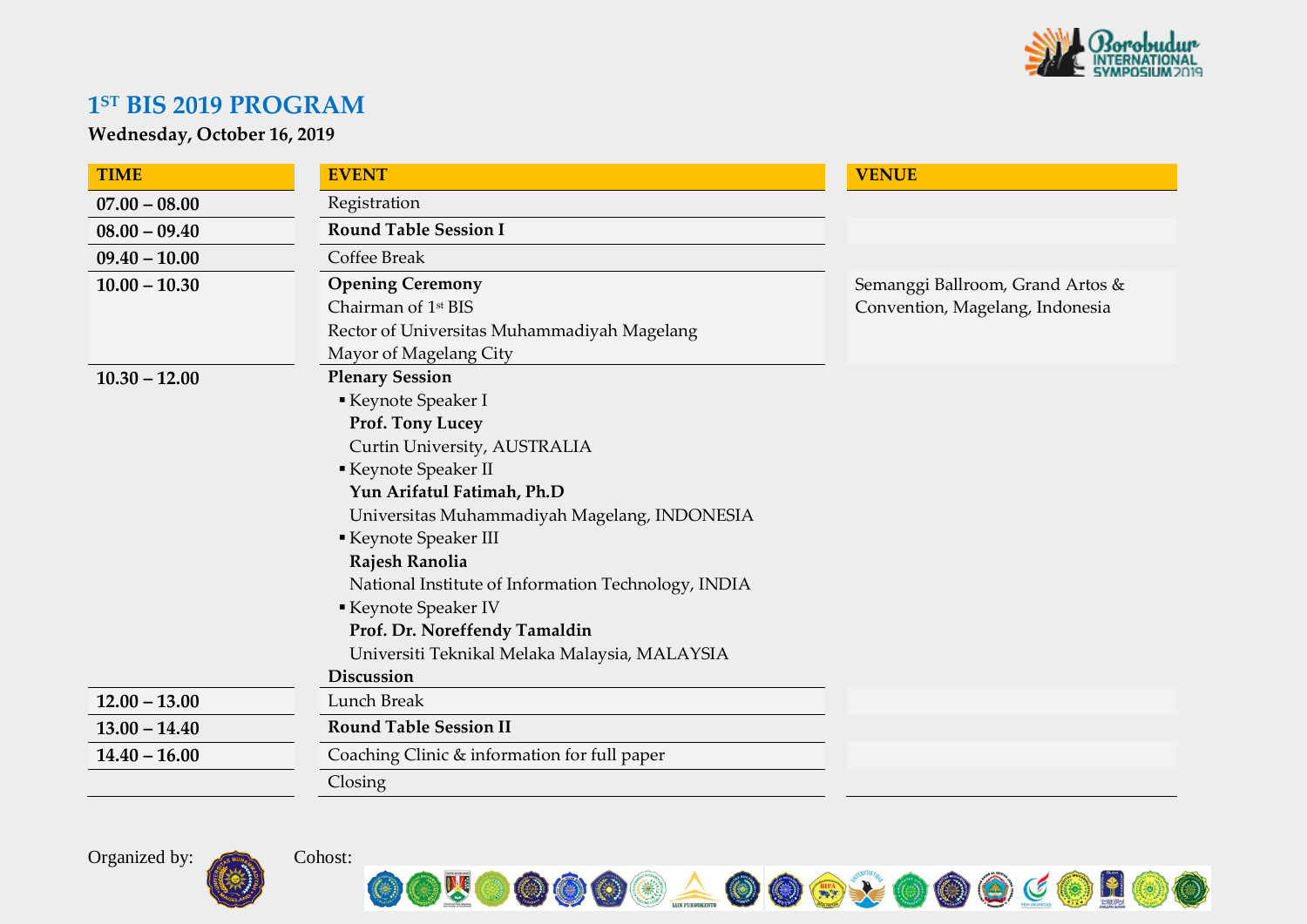

# **ROUNDTABLE PANDUAN**

Discussion Diskusi Guidelines Meja Bundar

### **ROUNDTABLE DISCUSSION**

#### **Roundtable Discussion aims to:**

- $\cdot$  Share research findings,
- Get feedback of the research findings from other members,  $\mathbf{r}$ and
- Build network with other colleagues in the same area of research.
- **1** The discussion room is located on **Semanggi Ballroom, Grand Artos & Convention**.
- **2** The discussion will be held in two sessions.
- **3** There are ten presenters in each table, and each session lasts for 100 minutes including presentation and discussion.
- **4** Each session will be led by a moderator appointed by the Committee.
- **5** Each presenter must prepare **one-page extended abstract** which consists of **Title, Authorship, Affiliation, Introduction, Method, Results/Findings and Discussion, Conclusion, and References**.
- **6** The abstract is written on an A4-size paper, using Times New Roman (12 pts), and 1.5 space.
- **7** Each presenter must prepare ten (10) copies of the abstract for each member of the discussion.

### **DISKUSI MEJA BUNDAR**

#### **Diskusi Meja Bundar bertujuan untuk:**

- Berbagi hasil penelitian,
- Mendapatkan umpan balik dari penelitian yang telah dilakukan, dan
- Membangun jejaring dengan kolega yang memiliki bidang kajian yang sama.
- **1** Diskusi meja bundar dilaksanakan di **Semanggi Ballroom, Grand Artos & Convention**
- **2** Diskusi dilaksanakan dalam dua sesi.
- **3** Dalam satu meja bundar, terdapat 10 pemakalah dengan total waktu diskusi per sesi selama 100 menit, termasuk presentasi dan diskusi (tanya jawab).
- **4** Setiap sesi diskusi dipimpin oleh seorang moderator yang telah ditunjuk panitia.
- **5** Pemakalah menyiapkan **satu lembar extended abstract** yang terdiri dari **Title, Authorship, Affiliation, Introduction, Method, Results/Findings and Discussion, Conclusion, dan References**.
- **6** Abstrak dituliskan dalam kertas A4, menggunakan font Times New Roman, ukuran huruf 12, dan spasi 1,5.
- **7** Pemakalah menyiapkan salinan abstrak sebanyak 10 eksamplar untuk diberikan kepada pemakalah lain dalam satu meja





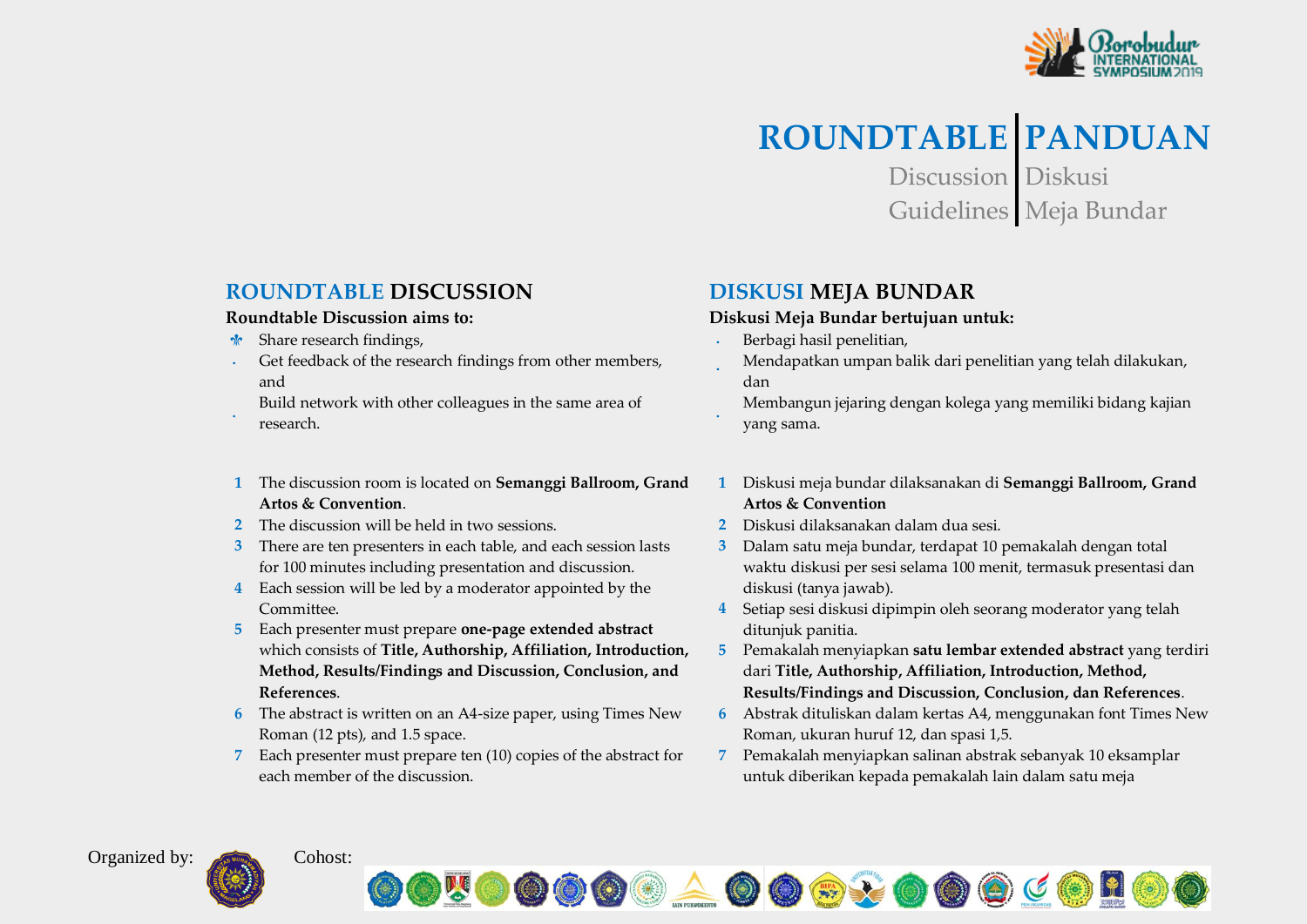

# **ROUNDTABLE TATA TERTIB**

Discussion Diskusi Rules Meja Bundar

#### **ROUNDTABLE DISCUSSION**

- **[1]** Presenters must be ready in the designated table 10 minutes before the discussion. Use this time to get to know each other.
- **[2]** Mobile phones and laptops are not allowed during the discussion session.
- **[3]** Smoking and toilet-break are not allowed during the discussion session.
- **[4]** Each member opens the discussion in a polite manner and listens carefully to the discussion. No interruptions are allowed.
- **[5]** Discussion is a consensus-meeting (no one should dominate).
- **[6]** Each member participates voluntarily and actively in the discussion.

#### **DISKUSI MEJA BUNDAR**

- **[1]** Peserta berada di meja bundar 10 menit sebelum diskusi dimulai. Gunakan waktu untuk berkenalan dengan peserta lain di satu meja.
- **[2]** Tidak menggunakan telepon seluler dan laptop pada saat diskusi.
- **[3]** Tidak diperkenankan merokok atau pergi ke toilet.
- **[4]** Membuka diskusi dengan sopan, menyimak dengan seksama saat peserta lain memberikan paparan, dan tidak melakukan interupsi.
- **[5]** Diskusi dilaksanakan secara konsensus (tidak ada yang mendominasi).
- **[6]** Berpartisipasi sukarela dan aktif dalam diskusi.







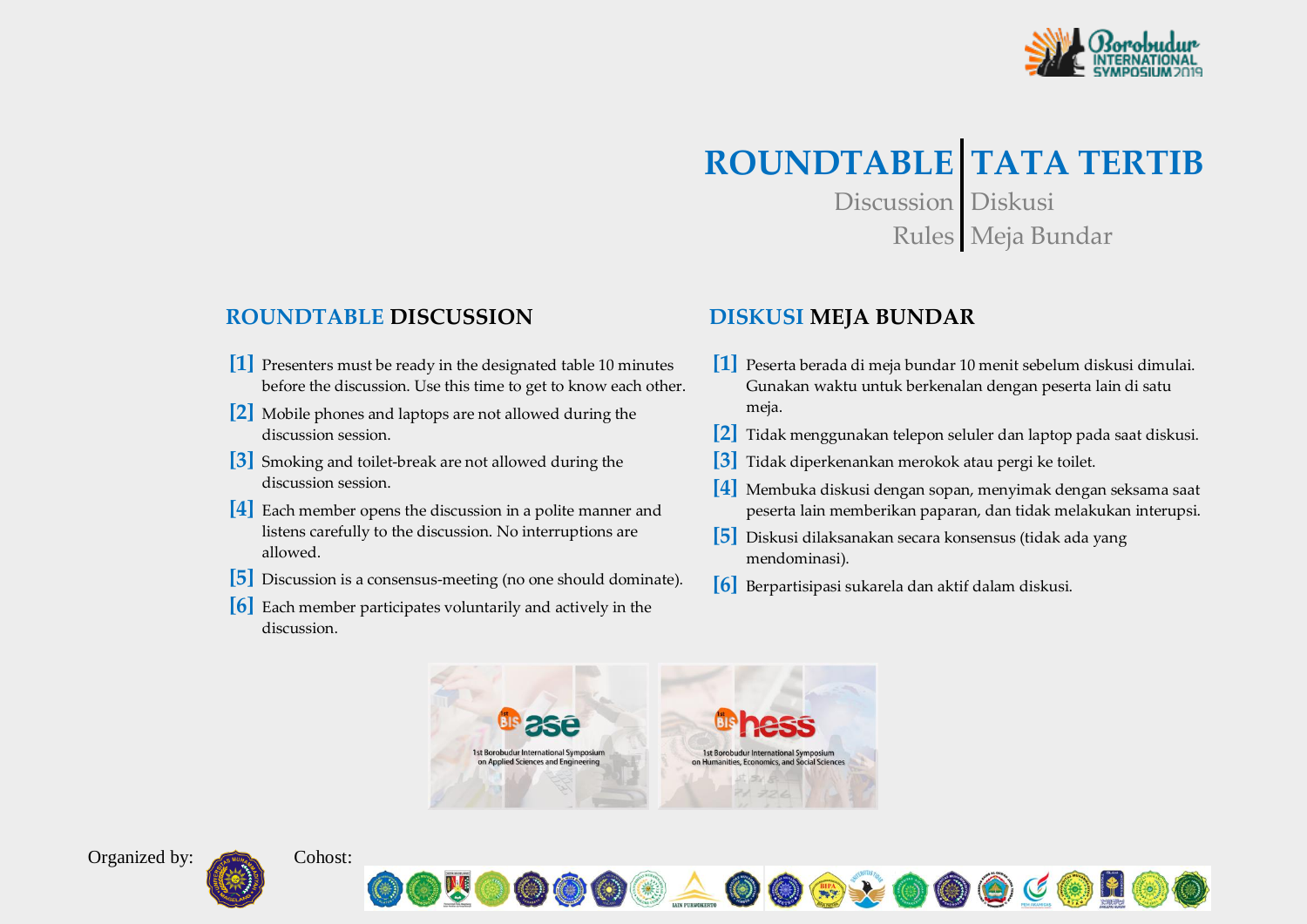

| <b>SESSION I (08.00 - 09.40 WIB)</b>        |                                    |                                              |                  |                  |                  |                  |                  |                              |  |  |  |
|---------------------------------------------|------------------------------------|----------------------------------------------|------------------|------------------|------------------|------------------|------------------|------------------------------|--|--|--|
| Table 1                                     | Table 2                            | Table 3                                      | Table 4          | Table 5          | Table 6          | Table 7          | Table 8          | Table 9                      |  |  |  |
| Chemistry,<br>Biology,<br><b>Biomedical</b> | <b>Civil</b><br><b>Engineering</b> | <b>Education &amp;</b><br><b>Mathematics</b> | <b>Education</b> | <b>Education</b> | <b>Economics</b> | <b>Economics</b> | <b>Economics</b> | Government<br><b>Studies</b> |  |  |  |
| ABS-399                                     | ABS-485                            | ABS-508                                      | ABS-475          | ABS-516          | <b>ABS-128</b>   | ABS-200          | ABS-261          | ABS-403                      |  |  |  |
| ABS-451                                     | ABS-359                            | ABS-476                                      | ABS-519          | ABS-544          | ABS-137          | ABS-182          | ABS-271          | ABS-426                      |  |  |  |
| ABS-394                                     | ABS-458                            | ABS-441                                      | ABS-323          | $ABS-74$         | ABS-259          | ABS-260          | ABS-398          | ABS-496                      |  |  |  |
| ABS-161                                     | ABS-447                            | $ABS-62$                                     | ABS-131          | ABS-186          | ABS-317          | ABS-375          | ABS-526          | ABS-440                      |  |  |  |
| ABS-454                                     | ABS-376                            | ABS-489                                      | ABS-388          | <b>ABS-16</b>    | ABS-329          | ABS-436          | ABS-532          | ABS-322                      |  |  |  |
| ABS-423                                     | ABS-348                            | ABS-152                                      | ABS-392          | ABS-478          | ABS-468          | ABS-477          | ABS-535          | ABS-229                      |  |  |  |
| $ABS-22$                                    | ABS-374                            | ABS-197                                      | ABS-393          | ABS-162          | ABS-495          | ABS-502          | ABS-274          | $ABS-53$                     |  |  |  |
| ABS-228                                     | ABS-486                            | $ABS-12$                                     | ABS-395          | ABS-284          | ABS-501          | $ABS-64$         | ABS-263          | ABS-231                      |  |  |  |
| ABS-340                                     |                                    | ABS-524                                      | ABS-512          | ABS-285          | ABS-515          |                  |                  | ABS-443                      |  |  |  |
|                                             |                                    | ABS-510                                      |                  | ABS-223          |                  |                  |                  |                              |  |  |  |

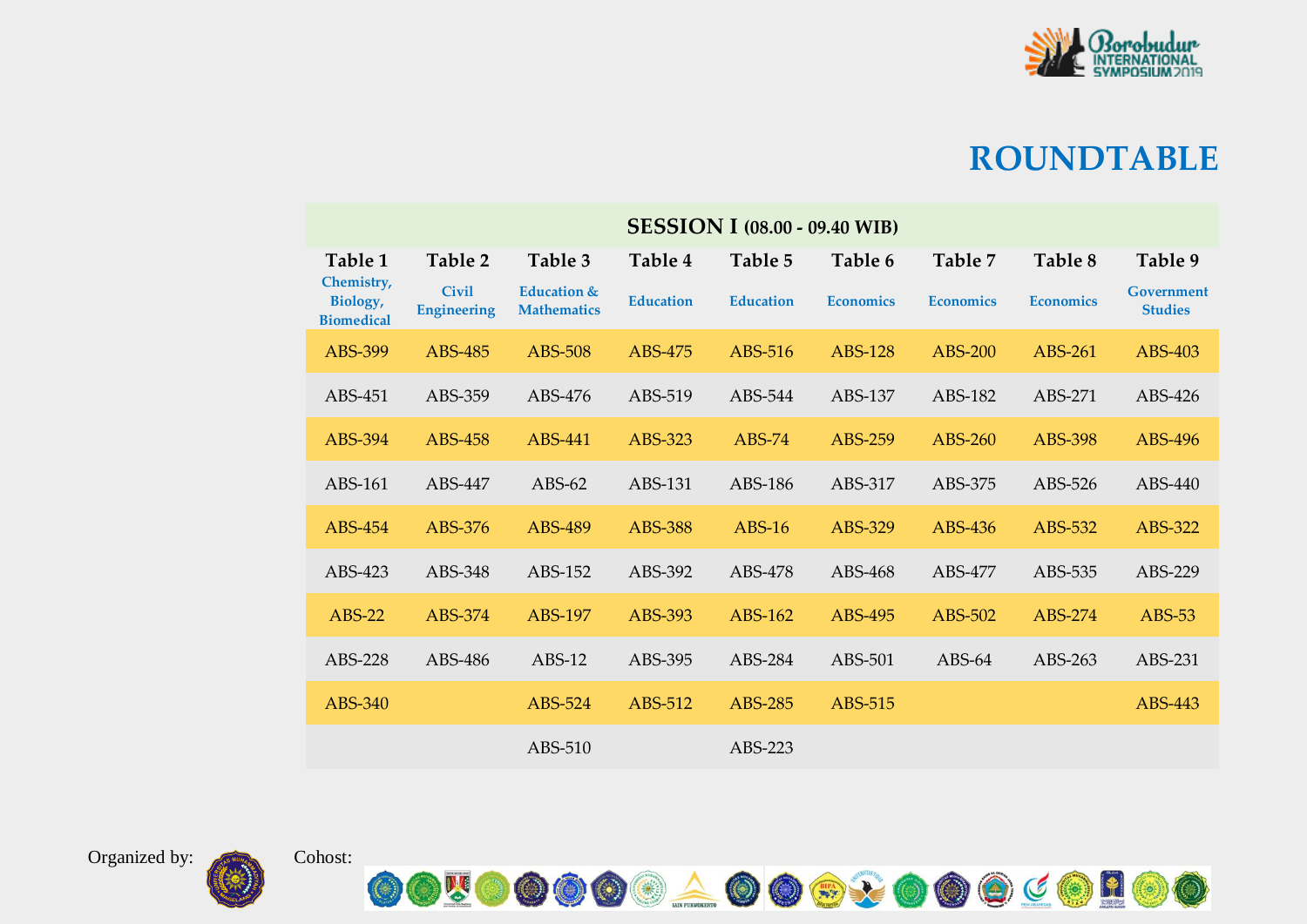

|               | <b>SESSION I (08.00 - 09.40 WIB)</b>                |                                                    |                                                                                      |                                 |                                              |               |                                         |                                     |  |  |  |
|---------------|-----------------------------------------------------|----------------------------------------------------|--------------------------------------------------------------------------------------|---------------------------------|----------------------------------------------|---------------|-----------------------------------------|-------------------------------------|--|--|--|
| Table 10      | Table 11                                            | Table 12                                           | Table 13                                                                             | Table 14                        | Table 15                                     | Table 16      | Table 17                                | Table 46                            |  |  |  |
| Law           | Mechanical &<br><b>Environmental</b><br>Engineering | <b>Chemical</b><br><b>Engineering</b><br>& Physics | <b>International</b><br><b>Relations &amp;</b><br><b>Political</b><br><b>Studies</b> | <b>Health</b><br><b>Science</b> | Financial &<br>Learning<br><b>Technology</b> | Sociology     | <b>Industrial</b><br><b>Engineering</b> | Environmental<br><b>Engineering</b> |  |  |  |
| $ABS-32$      | ABS-320                                             | $ABS-204$                                          | ABS-295                                                                              | ABS-107                         | ABS-114                                      | ABS-497       | ABS-304                                 | ABS-294                             |  |  |  |
| ABS-410       | ABS-244                                             | ABS-296                                            | ABS-425                                                                              | ABS-99                          | ABS-153                                      | $ABS-65$      | ABS-235                                 | ABS-494                             |  |  |  |
| ABS-520       | $ABS-11$                                            | ABS-112                                            | ABS-499                                                                              | ABS-366                         | ABS-300                                      | ABS-370       | ABS-334                                 | ABS-446                             |  |  |  |
| ABS-353       | ABS-412                                             | ABS-378                                            | ABS-490                                                                              | ABS-364                         | ABS-356                                      | ABS-196       | ABS-335                                 | ABS-487                             |  |  |  |
| ABS-156       | ABS-249                                             | ABS-246                                            | $ABS-8$                                                                              | $ABS-54$                        | ABS-384                                      | <b>ABS-81</b> | ABS-439                                 | ABS-533                             |  |  |  |
| ABS-211       | ABS-461                                             | ABS-86                                             | $ABS-43$                                                                             | $ABS-35$                        | ABS-433                                      | ABS-105       | ABS-474                                 | ABS-534                             |  |  |  |
| <b>ABS-87</b> | ABS-431                                             | ABS-383                                            | $ABS-70$                                                                             | ABS-380                         | $ABS-47$                                     |               | ABS-158                                 | ABS-484                             |  |  |  |
| $ABS-71$      | ABS-432                                             | ABS-118                                            | ABS-273                                                                              | ABS-330                         | ABS-518                                      |               | ABS-139                                 |                                     |  |  |  |
| ABS-129       | ABS-527                                             | ABS-79                                             | $ABS-45$                                                                             |                                 | ABS-543                                      |               | ABS-140                                 |                                     |  |  |  |
| ABS-411       |                                                     |                                                    | ABS-316                                                                              |                                 | $ABS-93$                                     |               |                                         |                                     |  |  |  |

OOUOOOOAOOOXOOOCOROO

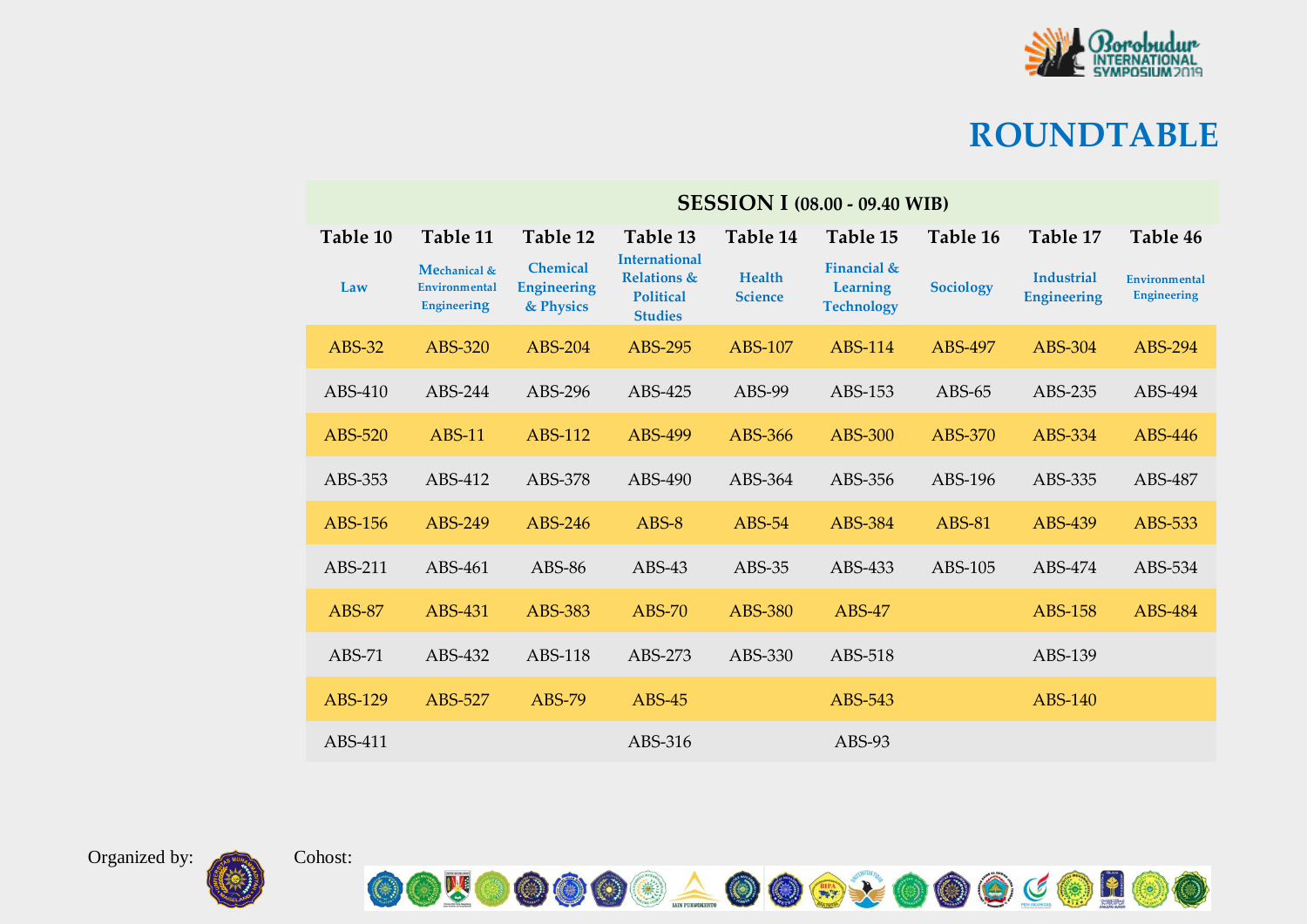

| <b>SESSION II (13.00 - 14.40 WIB)</b> |                                    |                  |                  |                  |                  |               |                |                             |                                         |                                                             |
|---------------------------------------|------------------------------------|------------------|------------------|------------------|------------------|---------------|----------------|-----------------------------|-----------------------------------------|-------------------------------------------------------------|
| Table 21                              | Table 22                           | Table 23         | Table 24         | Table 25         | Table 26         | Table 27      | Table 28       | Table 29                    | Table 30                                | Table 31                                                    |
| <b>Religious</b><br><b>Studies</b>    | <b>Religious</b><br><b>Studies</b> | <b>Education</b> | <b>Education</b> | <b>Economics</b> | <b>Economics</b> | Law           | Law            | Medicine,<br>Pharmaceutical | <b>Electrical</b><br><b>Engineering</b> | <b>Electrical &amp;</b><br>Mechanical<br><b>Engineering</b> |
| ABS-33                                | ABS-34                             | ABS-41           | ABS-248          | ABS-109          | ABS-381          | ABS-424       | ABS-531        | <b>ABS-30</b>               | ABS-192                                 | ABS-417                                                     |
| ABS-44                                | ABS-267                            | ABS-272          | ABS-58           | ABS-257          | ABS-149          | ABS-297       | $ABS-94$       | ABS-352                     | ABS-202                                 | ABS-286                                                     |
| ABS-312                               | ABS-421                            | ABS-308          | <b>ABS-59</b>    | <b>ABS-281</b>   | ABS-224          | ABS-409       | $ABS-10$       | ABS-289                     | ABS-397                                 | ABS-396                                                     |
| ABS-390                               | ABS-416                            | ABS-173          | ABS-262          | ABS-345          | ABS-230          | ABS-387       | ABS-130        | ABS-208                     | ABS-78                                  | ABS-422                                                     |
| ABS-217                               | <b>ABS-184</b>                     | ABS-119          | ABS-92           | ABS-400          | <b>ABS-258</b>   | ABS-155       | ABS-144        | ABS-283                     | ABS-225                                 | <b>ABS-116</b>                                              |
| ABS-310                               | ABS-205                            | ABS-174          | ABS-360          | ABS-437          | ABS-371          | ABS-9         | ABS-117        | ABS-214                     | ABS-506                                 | ABS-163                                                     |
| ABS-151                               | ABS-276                            | ABS-445          | ABS-511          | ABS-279          | ABS-448          | <b>ABS-19</b> | ABS-134        | ABS-210                     | ABS-239                                 | ABS-164                                                     |
| ABS-435                               | ABS-429                            | ABS-287          | ABS-88           | ABS-280          | ABS-98           | ABS-420       | ABS-138        | ABS-434                     | ABS-247                                 | ABS-145                                                     |
|                                       |                                    | <b>ABS-198</b>   | ABS-428          | <b>ABS-108</b>   |                  | ABS-166       | <b>ABS-181</b> | ABS-473                     | ABS-463                                 | ABS-319                                                     |
|                                       |                                    | ABS-430          | ABS-481          |                  |                  |               | ABS-85         |                             |                                         |                                                             |



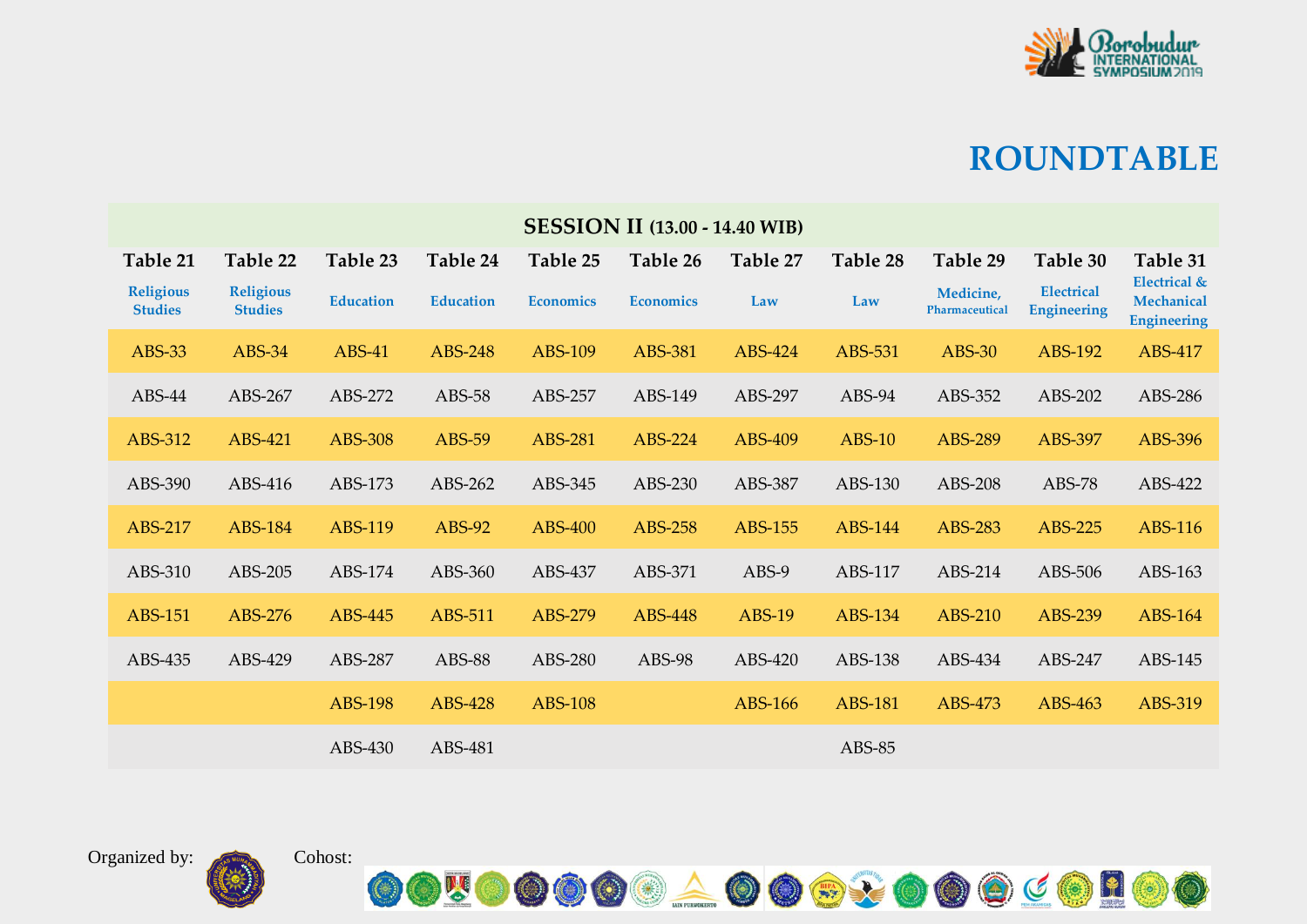

| <b>SESSION II (13.00 - 14.40 WIB)</b> |                |                          |                          |                                 |                                                       |                                          |                                          |                                          |                |  |  |
|---------------------------------------|----------------|--------------------------|--------------------------|---------------------------------|-------------------------------------------------------|------------------------------------------|------------------------------------------|------------------------------------------|----------------|--|--|
| Table 32                              | Table 33       | Table 34                 | Table 35                 | Table 36                        | Table 37                                              | Table 38                                 | Table 39                                 | Table 40                                 | Table 41       |  |  |
| Mechanical<br><b>Engineering</b>      | Psychology     | Health<br><b>Science</b> | Health<br><b>Science</b> | <b>Health</b><br><b>Science</b> | <b>Health</b><br>Science &<br>Public<br><b>Health</b> | <b>Information</b><br><b>Engineering</b> | <b>Information</b><br><b>Engineering</b> | <b>Information</b><br><b>Engineering</b> | Communication  |  |  |
| ABS-504                               | <b>ABS-183</b> | ABS-464                  | <b>ABS-27</b>            | ABS-500                         | <b>ABS-147</b>                                        | ABS-91                                   | ABS-146                                  | ABS-480                                  | ABS-167        |  |  |
| ABS-125                               | ABS-220        | ABS-456                  | ABS-450                  | ABS-505                         | ABS-264                                               | $ABS-97$                                 | ABS-386                                  | ABS-491                                  | ABS-179        |  |  |
| ABS-175                               | ABS-253        | <b>ABS-29</b>            | ABS-452                  | ABS-536                         | ABS-513                                               | <b>ABS-76</b>                            | ABS-324                                  | ABS-492                                  | ABS-216        |  |  |
| ABS-449                               | ABS-256        | $ABS-42$                 | ABS-453                  | ABS-525                         | ABS-427                                               | ABS-459                                  | ABS-302                                  | ABS-382                                  | ABS-250        |  |  |
| <b>ABS-100</b>                        | <b>ABS-80</b>  | <b>ABS-36</b>            | ABS-367                  | $ABS-61$                        | ABS-254                                               | ABS-460                                  | ABS-503                                  | ABS-238                                  | ABS-290        |  |  |
| ABS-245                               | ABS-275        | $ABS-23$                 | ABS-148                  | ABS-150                         | ABS-206                                               | ABS-514                                  | ABS-373                                  | $ABS-50$                                 | ABS-291        |  |  |
| ABS-293                               | ABS-269        | <b>ABS-37</b>            | ABS-509                  | ABS-255                         | ABS-282                                               | ABS-199                                  | ABS-123                                  | ABS-252                                  | ABS-303        |  |  |
| ABS-314                               | ABS-171        | ABS-165                  | ABS-209                  | ABS-135                         | ABS-306                                               | ABS-292                                  | ABS-472                                  | <b>ABS-77</b>                            | ABS-307        |  |  |
| $ABS-60$                              | ABS-517        |                          |                          |                                 |                                                       | ABS-545                                  | ABS-479                                  |                                          | <b>ABS-408</b> |  |  |
|                                       | ABS-84         |                          |                          |                                 |                                                       |                                          |                                          |                                          |                |  |  |

OOUOOOOAOOGJOOOCOROO